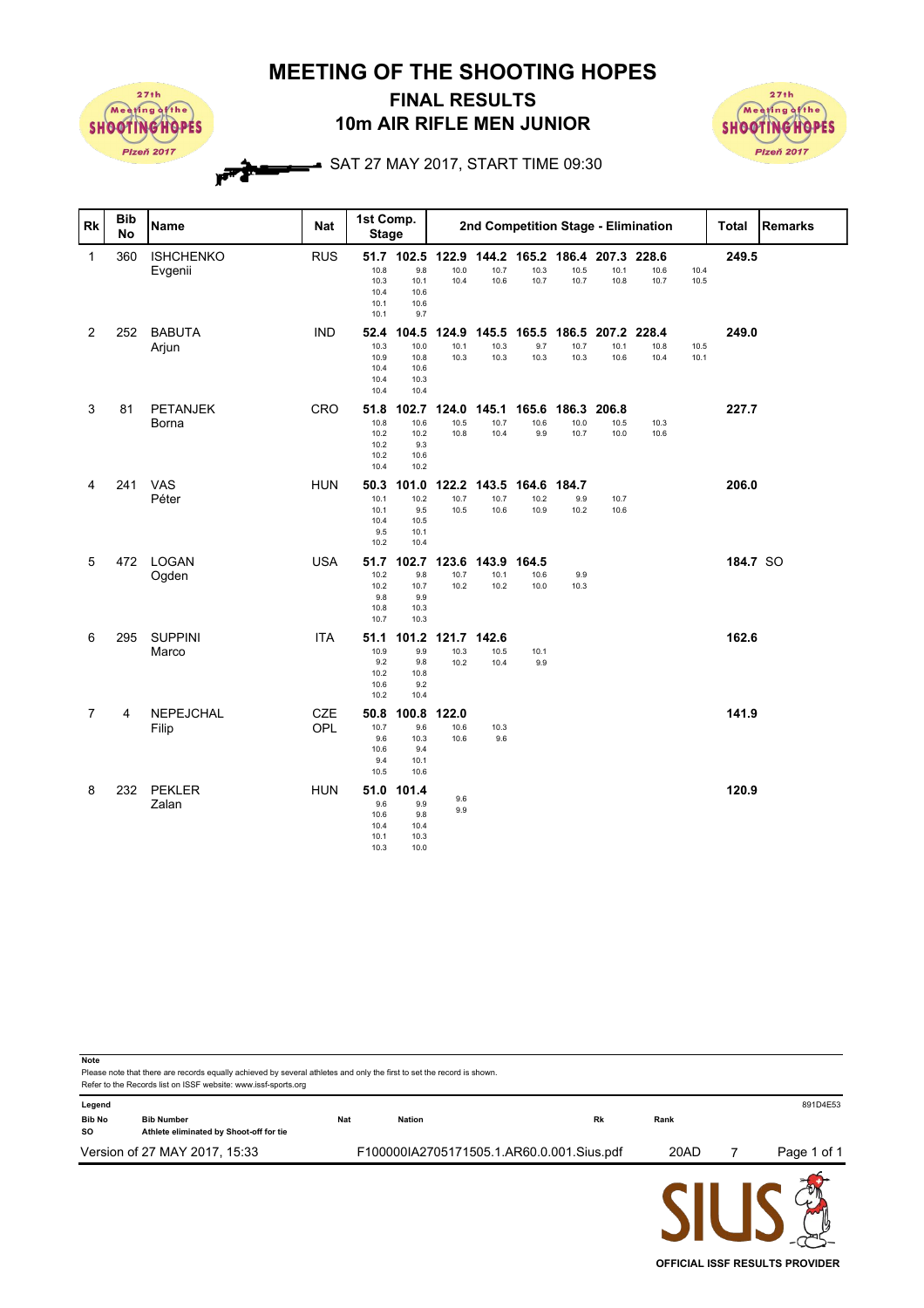## **MEETING OF THE SHOOTING HOPES**



۲Ŕ

## **Qualification 10m AIR RIFLE MEN JUNIOR RESULTS**



SAT 27 MAY 2017, START TIME 09:30

| Rank   FP |                | <b>Bib No   Name</b> |                              | Nation           | <b>Series</b> |                                     |   |   |   | Total | Remarks |    |
|-----------|----------------|----------------------|------------------------------|------------------|---------------|-------------------------------------|---|---|---|-------|---------|----|
|           |                |                      |                              |                  | $\mathbf{1}$  | $\overline{c}$                      | 3 | 4 | 5 | 6     |         |    |
|           | 113            | 360                  | <b>ISHCHENKO Evgenii</b>     | <b>RUS</b>       |               | 104.9 102.1 104.9 102.4 105.3 105.9 |   |   |   |       | 625.5   | QF |
|           | 2 39           | 241                  | VAS Péter                    | <b>HUN</b>       |               | 103.4 103.9 104.2 103.5 106.1 104.3 |   |   |   |       | 625.4   | QF |
|           | 3 24           | 4                    | NEPEJCHAL Filip              | CZE OPL          |               | 103.9 103.3 104.9 104.6 104.6 103.2 |   |   |   |       | 624.5   | QF |
|           | 4 19           | 252                  | <b>BABUTA Arjun</b>          | <b>IND</b>       |               | 104.3 103.1 104.0 103.1 103.5 105.9 |   |   |   |       | 623.9   | QF |
|           | 5 14           | 81                   | PETANJEK Borna               | CRO              |               | 103.5 104.6 104.1 104.1 104.0 103.5 |   |   |   |       | 623.8   | QF |
|           | 6 26           | 232                  | PEKLER Zalan                 | <b>HUN</b>       |               | 104.8 103.0 105.1 104.0 103.9 102.7 |   |   |   |       | 623.5   | QF |
| 7         | 7              | 295                  | SUPPINI Marco                | ITA.             |               | 105.1 103.0 102.6 104.3 103.2 104.7 |   |   |   |       | 622.9   | QF |
|           | 8 43           | 472                  | LOGAN Ogden                  | USA.             |               | 102.8 103.3 103.7 103.0 104.0 104.9 |   |   |   |       | 621.7   | QF |
|           | 9 27           | 79                   | MARIČIČ Miran                | <b>CRO</b>       |               | 104.4 102.2 104.7 103.0 104.5 102.5 |   |   |   |       | 621.3   |    |
|           | 10 26          | 366                  | <b>MARSOV Ilia</b>           | <b>RUS</b>       |               | 104.5 103.6 104.1 103.4 102.5 102.9 |   |   |   |       | 621.0   |    |
| 11        | $\overline{2}$ | 353                  | ANDRIUSHIN Nikollai          | <b>RUS</b>       |               | 103.0 104.4 103.6 102.5 104.6 102.4 |   |   |   |       | 620.5   |    |
|           | 12 35          | 395                  | SAVIČ Dorde                  | <b>SRB</b>       |               | 103.3 104.5 101.9 104.2 103.4 102.8 |   |   |   |       | 620.1   |    |
|           | 13 9           | 423                  | <b>JÁNY Patrik</b>           | <b>SVK</b>       |               | 103.9 103.4 104.2 103.7 102.5 102.4 |   |   |   |       | 620.1   |    |
|           | 14 12          | 420                  | <b>CERVENKA Denis</b>        | <b>SVK</b>       |               | 103.0 104.6 103.7 102.1 103.2 103.3 |   |   |   |       | 619.9   |    |
|           | 15 45          | 475                  | <b>SHANER Wiliam</b>         | <b>USA</b>       |               | 102.2 103.7 104.0 103.4 103.9 102.7 |   |   |   |       | 619.9   |    |
|           | 16 28          | 160                  | <b>CHASSAT Emilien</b>       | <b>FRA</b>       |               | 102.0 103.0 103.8 103.4 103.3 104.3 |   |   |   |       | 619.8   |    |
|           | 17 5           | 80                   | MIKULJAN Andrija             | <b>CRO</b>       |               | 103.6 102.1 102.7 102.0 104.3 104.7 |   |   |   |       | 619.4   |    |
|           | 18 44          | 50                   | WADLEGGER Stefan             | <b>AUT</b>       |               | 104.0 103.0 102.9 104.2 101.0 104.2 |   |   |   |       | 619.3   |    |
|           | 19 29          | 413                  | WYRSCH Fabio                 | SUI              |               | 103.2 103.7 103.4 102.4 103.5 103.1 |   |   |   |       | 619.3   |    |
|           | 20 22          | 264                  | <b>HAZARIKA Hriday</b>       | IND.             |               | 103.0 102.5 101.9 104.5 103.2 103.9 |   |   |   |       | 619.0   |    |
|           | 21 37          | 137                  | DAMHOLT Mikkel               | DEN              |               | 102.8 103.4 104.3 102.4 102.2 103.7 |   |   |   |       | 618.8   |    |
|           | 22 41          | 225                  | KOVÁCS Csaba                 | HUN              |               | 102.7 103.5 103.5 104.4 102.5 102.0 |   |   |   |       | 618.6   |    |
|           | 23 28          | 464                  | <b>CAP Spencer</b>           | <b>USA</b>       |               | 104.1 102.6 102.5 102.2 103.2 103.2 |   |   |   |       | 617.8   |    |
|           | 24 42          | 454                  | KOLOKHOV Olexandr            | UKR.             |               | 102.4 102.8 103.7 102.8 104.2 101.9 |   |   |   |       | 617.8   |    |
|           | 25 33          | 379                  | PETELINEK Jakob              | <b>SLO</b>       |               | 103.4 100.7 103.3 102.6 104.1 103.4 |   |   |   |       | 617.5   |    |
|           | 26 34          | 87                   | TOMAŠEVIČ Denis              | CRO              |               | 103.6 102.3 103.8 101.3 104.8 101.7 |   |   |   |       | 617.5   |    |
|           | 27 15          | 277                  | PINNANATH Sachet Santosh IND |                  |               | 103.1 103.1 101.2 103.7 103.1 103.2 |   |   |   |       | 617.4   |    |
|           | 28 6           | 445                  | ŠULEK Štefan                 | <b>SVK</b>       |               | 104.3 101.9 103.2 101.7 101.3 104.9 |   |   |   |       | 617.3   |    |
|           | 29 6           | 134                  | MOKRIŠ Benjamin              | <b>CZE PRAHA</b> |               | 100.2 104.6 103.0 102.5 102.7 104.1 |   |   |   |       | 617.1   |    |
|           | 30 31          | 458                  | <b>OMELIANENKO Dmytro</b>    | <b>UKR</b>       |               | 102.2 104.9 101.4 100.8 104.0 103.7 |   |   |   |       | 617.0   |    |
|           | 31 11          | 323                  | KOWALEWICZ Maciej            | <b>POL</b>       |               | 103.1 102.4 102.8 102.3 103.3 102.6 |   |   |   |       | 616.5   |    |
|           | 32 18          | 31                   | SMETANA František            | CZE NIV          |               | 102.4 103.7 103.9 103.7 101.9 100.7 |   |   |   |       | 616.3   |    |
|           | 33 33          | 162                  | <b>KRYZS Lucas</b>           | FRA              |               | 103.2 101.6 102.3 101.7 104.5 102.8 |   |   |   |       | 616.1   |    |
|           | 34 40          | 289                  | <b>CHATZIPLIS Alexandros</b> | ITA.             |               | 102.6 103.5 103.3 102.8 101.4 101.6 |   |   |   |       | 615.2   |    |
|           |                |                      |                              |                  |               |                                     |   |   |   |       |         |    |

Version of 27 MAY 2017, 12:43 Q100000IA2705170930.1.AR60.0.001.pdf 7 Page 1 of 3

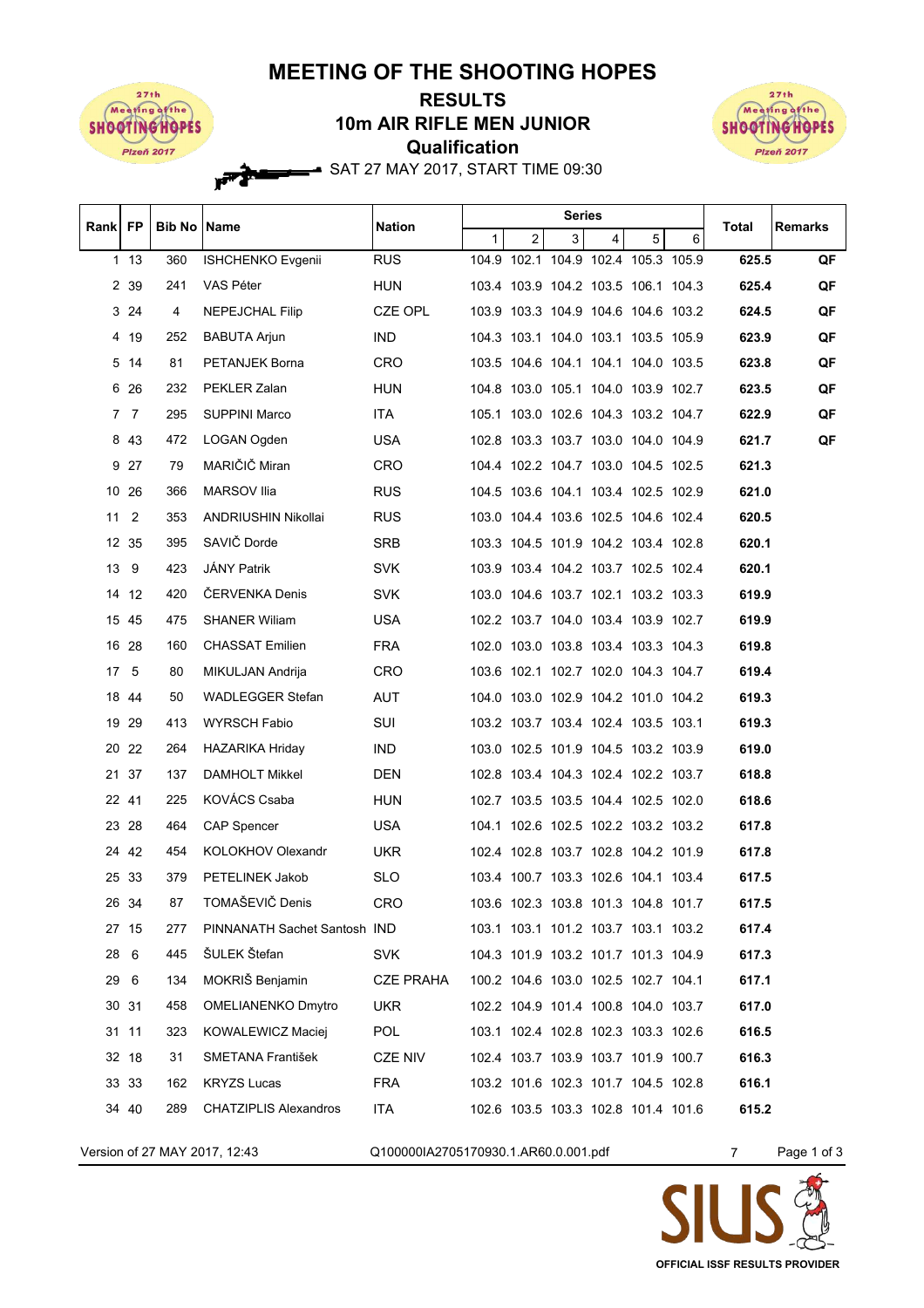| Rank FP |              | Bib No         | Name                            | <b>Nation</b>                                  | <b>Series</b> |                |   |                                     | Total | <b>Remarks</b> |                |             |
|---------|--------------|----------------|---------------------------------|------------------------------------------------|---------------|----------------|---|-------------------------------------|-------|----------------|----------------|-------------|
|         |              |                |                                 |                                                | $\mathbf{1}$  | $\overline{2}$ | 3 | 4                                   | 5     | 6              |                |             |
|         | 35 16        | 49             | <b>THUM Andreas</b>             | AUT                                            |               |                |   | 101.9 102.5 100.0 103.4 103.8 103.4 |       |                | 615.0          |             |
|         | 36 27        | $\overline{7}$ | TICHÝ Radek                     | CZE RAK                                        |               |                |   | 100.8 101.6 102.1 102.1 103.1 104.6 |       |                | 614.3          |             |
|         | $37 \quad 4$ | 229            | MANGO Marcell                   | <b>HUN</b>                                     |               |                |   | 103.9 102.9 103.3 102.9 99.2 102.1  |       |                | 614.3          |             |
|         | 38 37        | 358            | GOLOVKOV Andrei                 | <b>RUS</b>                                     |               |                |   | 100.9 101.6 101.5 104.2 102.0 104.0 |       |                | 614.2          |             |
|         | 39 35        | 465            | <b>DESROSIERS Jared</b>         | <b>USA</b>                                     |               |                |   | 103.3 100.2 100.8 102.9 104.4 102.5 |       |                | 614.1          |             |
|         | 40 17        | 334            | PORWISIAK Pawel                 | POL.                                           |               |                |   | 103.2 101.1 102.7 102.6 103.3 101.2 |       |                | 614.1          |             |
|         | 41 12        | 39             | <b>DIEM Patrick</b>             | AUT                                            |               |                |   | 102.7 101.6 104.6 100.8 101.0 103.3 |       |                | 614.0          |             |
|         | 42 36        | 332            | PIERKO Mateusz                  | <b>POL</b>                                     |               |                |   | 103.5 101.1 103.6 101.2 101.6 102.8 |       |                | 613.8          |             |
|         | 43 19        | 58             | SOHM Jodok                      | AUT VORARL 101.1 103.2 101.1 102.1 103.9 101.9 |               |                |   |                                     |       |                | 613.3          |             |
|         | 44 11        | 314            | <b>BONIASZCZUK Stanislav</b>    | <b>POL</b>                                     |               |                |   | 102.4 100.7 101.4 103.4 101.6 103.4 |       |                | 612.9          |             |
| 45      | -8           | 234            | <b>PRÁGAI Patrik</b>            | <b>HUN</b>                                     |               |                |   | 101.6 101.5 103.2 101.0 103.7 101.3 |       |                | 612.3          |             |
|         | 46 43        | 82             | SIKAVICA Josip                  | CRO                                            |               |                |   | 101.9 102.3 101.6 103.2 101.5 101.6 |       |                | 612.1          |             |
|         | 47 20        | 406            | <b>ROTH Lukas</b>               | SUI                                            |               |                |   | 103.2 103.4 104.0 100.1 100.9 99.9  |       |                | 611.5          |             |
|         | 48 7         | 66             | POKRAS Aliaksandr               | <b>BLR</b>                                     |               |                |   | 101.5 100.7 101.4 101.7 103.0 102.5 |       |                | 610.8          |             |
|         | 49 45        | 376            | KANDARE Erik                    | SLO.                                           |               |                |   | 100.4 103.0 103.0 101.4 102.1 100.4 |       |                | 610.3          |             |
|         | 50 3         | 22             | <b>KELNAR Václav</b>            | CZE DUK                                        |               |                |   | 100.6 102.1 101.0 103.3 102.2 100.8 |       |                | 610.0          |             |
|         | 51 22        | 142            | KILDEHOJ Nicklas                | <b>DEN</b>                                     |               |                |   | 100.4 103.0 101.2 101.8 101.3 102.2 |       |                | 609.9          |             |
|         | 52 36        | 398            | ALTHER Christian                | SUI                                            |               |                |   | 102.2 102.4 101.0 100.1 100.9 103.2 |       |                | 609.8          |             |
| 53      | -3           | 405            | ROHRBASSER Ludovic              | SUI                                            |               |                |   | 100.7 100.3 103.3 101.2 103.1 101.1 |       |                | 609.7          |             |
| 54      | - 8          | 219            | <b>HAMMERL Soma</b>             | HUN                                            | 100.1         |                |   | 99.1 102.2 103.6 101.4 103.2        |       |                | 609.6          |             |
|         | 55 2         | 164            | <b>MOMPACH Nicolas</b>          | FRA                                            |               |                |   | 101.7 102.9 102.2 100.8 100.1 101.5 |       |                | 609.2          |             |
|         | 56 21        | 25             | MORÁVEK Tomáš                   | CZE DUK                                        |               |                |   | 101.2 103.2 102.6 101.0 101.8 98.8  |       |                | 608.6          |             |
|         | 57 25        | 32             | MIKULČÍK Radek                  | CZE LBC                                        |               |                |   | 102.3 100.6 101.0 100.1 103.1 101.3 |       |                | 608.4          |             |
|         | 58 18        | 390            | ILIČ Veljko                     | <b>SRB</b>                                     |               |                |   | 103.0 101.1 102.6 99.3 100.9 100.7  |       |                | 607.6          |             |
|         | 59 16        | 136            | ZMÁTLO Matěj                    | <b>CZE PRAHA</b>                               |               |                |   | 100.4 102.5 101.3 102.4 100.7 99.5  |       |                | 606.8          |             |
|         | 60 32        | 16             | CESTR Jan                       | CZE BNL                                        |               |                |   | 101.4 99.0 101.9 100.8 102.9 100.4  |       |                | 606.4          |             |
|         | 61 10        | 103            | <b>TOMAN Matěj</b>              | <b>CZE DUKLA</b>                               |               |                |   | 100.8 100.3 100.1 103.3 101.0 100.6 |       |                | 606.1          |             |
|         | 62 4         | 237            | <b>TAKÁCS Csaba</b>             | <b>HUN</b>                                     |               | 102.1 101.6    |   | 99.0 101.1 100.7 100.5              |       |                | 605.0          |             |
|         | 63 23        | 223            | <b>KISS Viktor</b>              | <b>HUN</b>                                     |               | 101.2 99.3     |   | 99.8 104.0 100.4 99.9               |       |                | 604.6          |             |
|         | 64 41        | 307            | <b>BLAŠKEVIČIUS Matas</b>       | LTU                                            |               | 101.8 101.1    |   | 96.3 100.9 102.8 101.3              |       |                | 604.2          |             |
|         | 65 38        | 415            | <b>BABALA Stanislav</b>         | <b>SVK</b>                                     | 100.8         | 99.0           |   | 99.7 103.1                          |       | 99.5 101.5     | 603.6          |             |
|         | 66 31        | 14             | PŘÍVRATSKÝ Jiří                 | CZE POV                                        | 102.7         |                |   | 99.9 100.3 99.9 100.2 100.4         |       |                | 603.4          |             |
|         | 67 47        | 92             | <b>BRAUNER Tomáš</b>            | <b>CZE BRNO</b>                                | 101.6         |                |   | 99.4 103.5 98.0 100.7 100.2         |       |                | 603.4          |             |
|         | 68 32        | 34             | <b>GUTIERREZ Marcelo Julian</b> | ARG                                            | 100.4         |                |   | 98.9 101.5 101.9 100.7              |       | 99.5           | 602.9          |             |
|         | 69 25        | 62             | <b>KRAUCHUK Mikita</b>          | <b>BLR</b>                                     |               |                |   | 101.1 101.2 100.2 101.1 100.8       |       | 98.5           | 602.9          |             |
| 70      | -5           | 125            | VALENTA Adam                    | CZE PLZEŇ                                      | 100.4         |                |   | 98.4 100.5 99.4 101.3 102.2         |       |                | 602.2          |             |
|         | 71 34        | 348            | RIZEA Andrei                    | <b>ROU</b>                                     |               |                |   | 99.8 100.6 100.0 101.7              |       | 99.5 100.1     | 601.7          |             |
|         | 72 24        | 311            | RYBAKOVAS Mindaugas             | LTU                                            | 98.2          |                |   | 99.9 101.4 101.8 101.5              |       | 98.9           | 601.7          |             |
|         | 73 39        | 116            | <b>ROTREKL Filip</b>            | <b>CZE</b>                                     |               | 100.1 102.5    |   | 97.5 99.6                           |       | 99.8 100.8     | 600.3          |             |
|         |              |                |                                 | <b>OSTRAVA</b>                                 |               |                |   |                                     |       |                |                |             |
|         |              |                | Version of 27 MAY 2017, 12:43   | Q100000IA2705170930.1.AR60.0.001.pdf           |               |                |   |                                     |       |                | $\overline{7}$ | Page 2 of 3 |